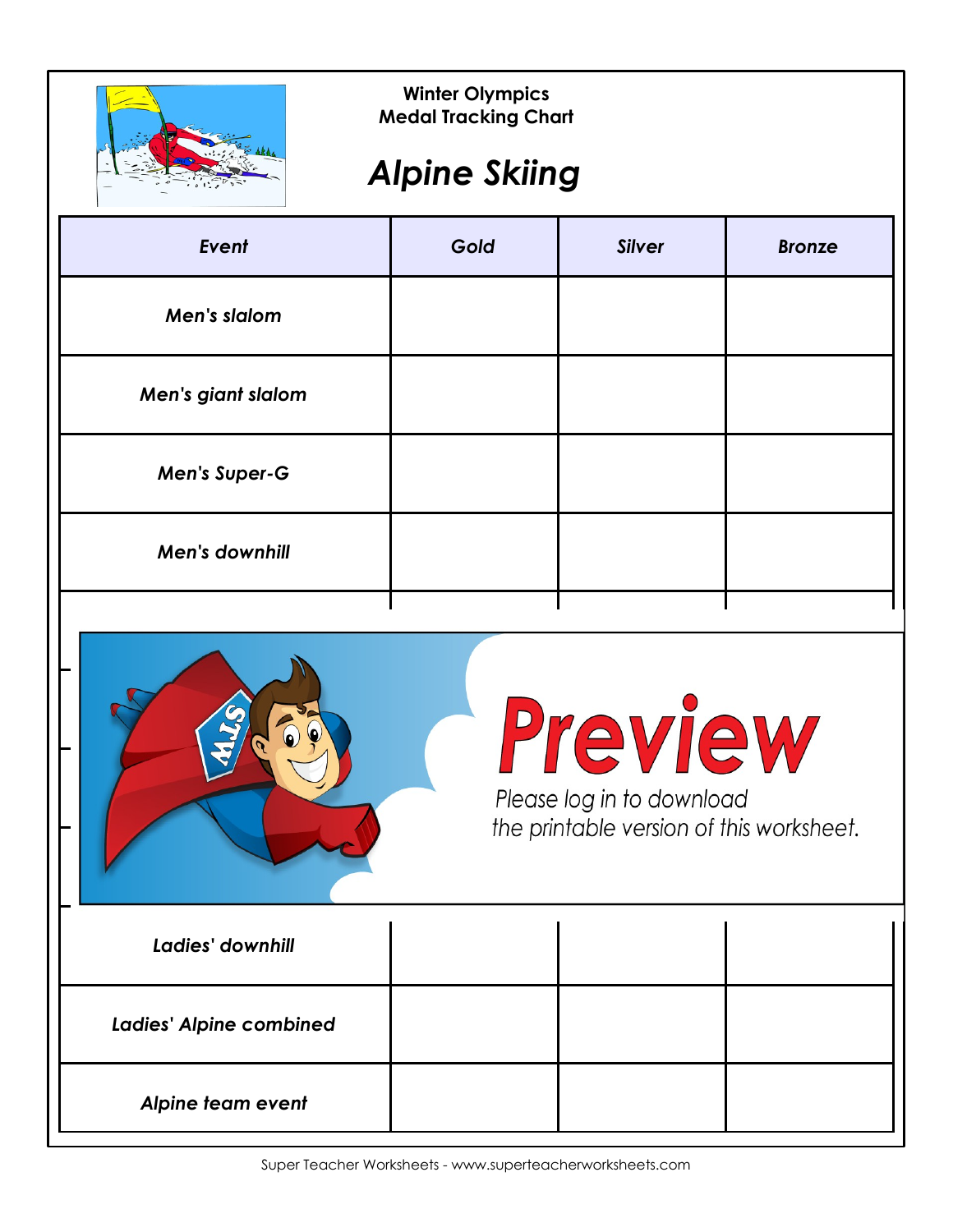|                        | <b>Winter Olympics</b><br><b>Medal Tracking Chart</b><br><b>Biathlon</b> |               |               |
|------------------------|--------------------------------------------------------------------------|---------------|---------------|
| Event                  | Gold                                                                     | <b>Silver</b> | <b>Bronze</b> |
| Men's 10 km sprint     |                                                                          |               |               |
| Men's 12.5 km pursuit  |                                                                          |               |               |
| Men's 15 km mass start |                                                                          |               |               |
| Men's 20 km individual |                                                                          |               |               |



Preview Please log in to download

the printable version of this worksheet.

| Women's 15 km individual       |  |  |
|--------------------------------|--|--|
| Women's $4 \times 6$ km relay  |  |  |
| Mixed relay $(2x6 + 2x7.5 km)$ |  |  |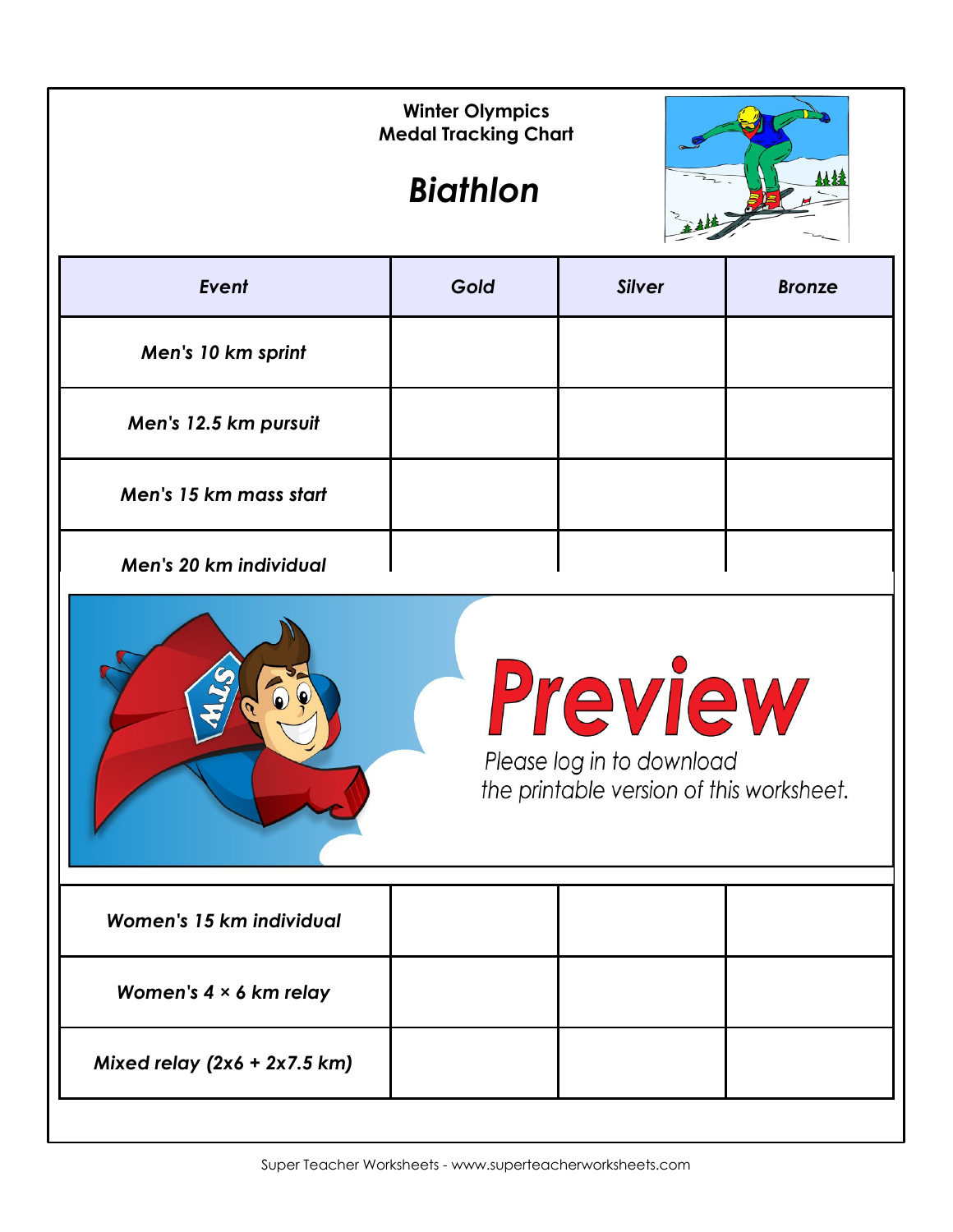|                                                                               | <b>Winter Olympics</b><br><b>Medal Tracking Chart</b><br><b>Bobsleigh</b> |               |               |  |  |
|-------------------------------------------------------------------------------|---------------------------------------------------------------------------|---------------|---------------|--|--|
| Event                                                                         | Gold                                                                      | <b>Silver</b> | <b>Bronze</b> |  |  |
| <b>Two-Man</b>                                                                |                                                                           |               |               |  |  |
| <b>Four-Man</b>                                                               |                                                                           |               |               |  |  |
| <b>Women's</b>                                                                |                                                                           |               |               |  |  |
| <b>Figure Skating</b>                                                         |                                                                           |               |               |  |  |
| VIVI<br>Please log in to download<br>the printable version of this worksheet. |                                                                           |               |               |  |  |
| <b>Ice Dancing</b>                                                            |                                                                           |               |               |  |  |
| <b>Team Event</b>                                                             |                                                                           |               |               |  |  |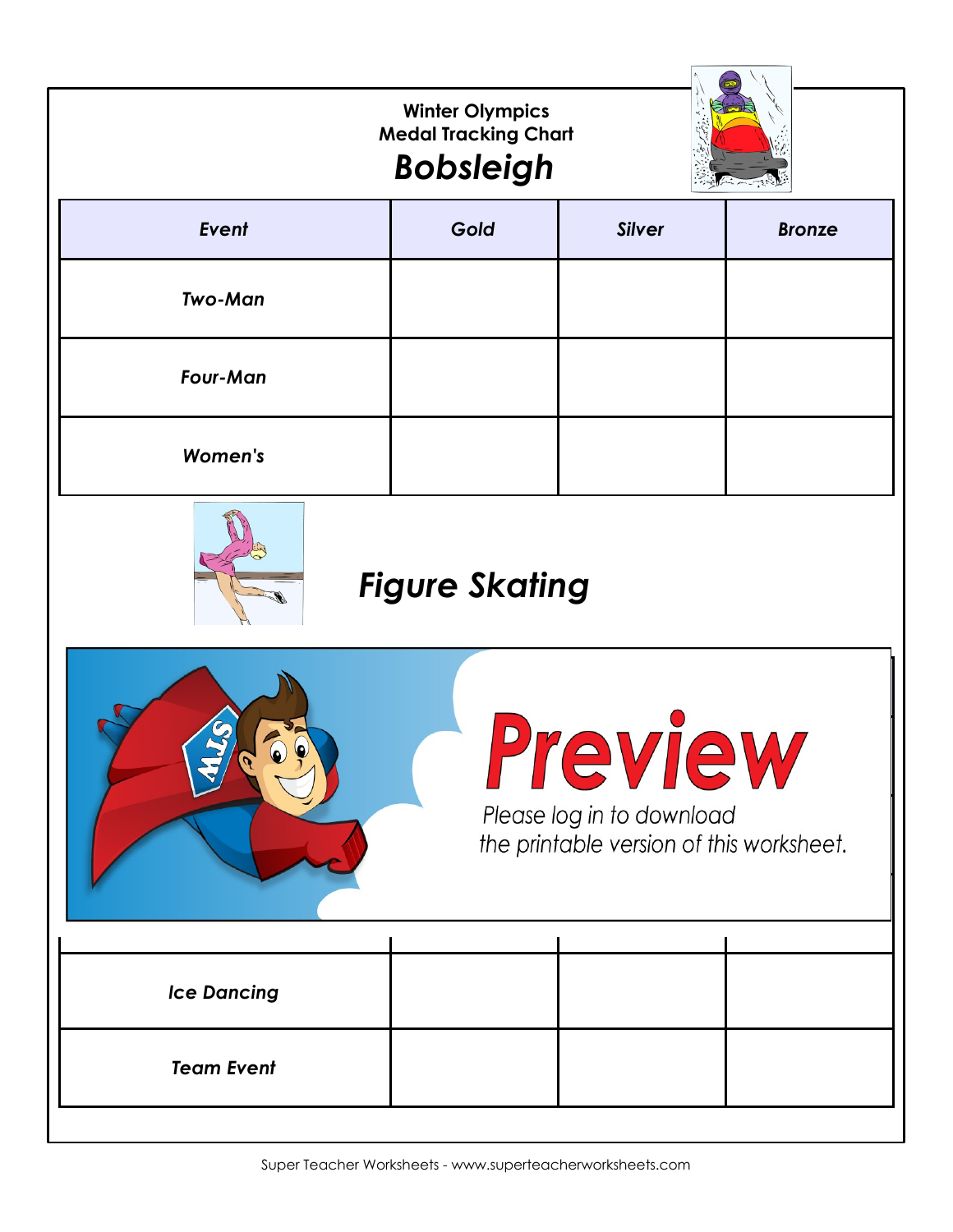

### *Cross-Country Skiing*

| Event                          | Gold | <b>Silver</b> | <b>Bronze</b> |
|--------------------------------|------|---------------|---------------|
| <b>Men's sprint classic</b>    |      |               |               |
| Men's 15 km free               |      |               |               |
| Men's 15 km + 15 km skiathlon  |      |               |               |
| Men's 50 km mass start classic |      |               |               |
| Men's team sprint free         |      |               |               |
|                                |      |               |               |



*Men's 4 x 10 km relay*

# Preview

| Women's team sprint free |  |  |  |
|--------------------------|--|--|--|
| Women's 4 x 5 km relay   |  |  |  |
|                          |  |  |  |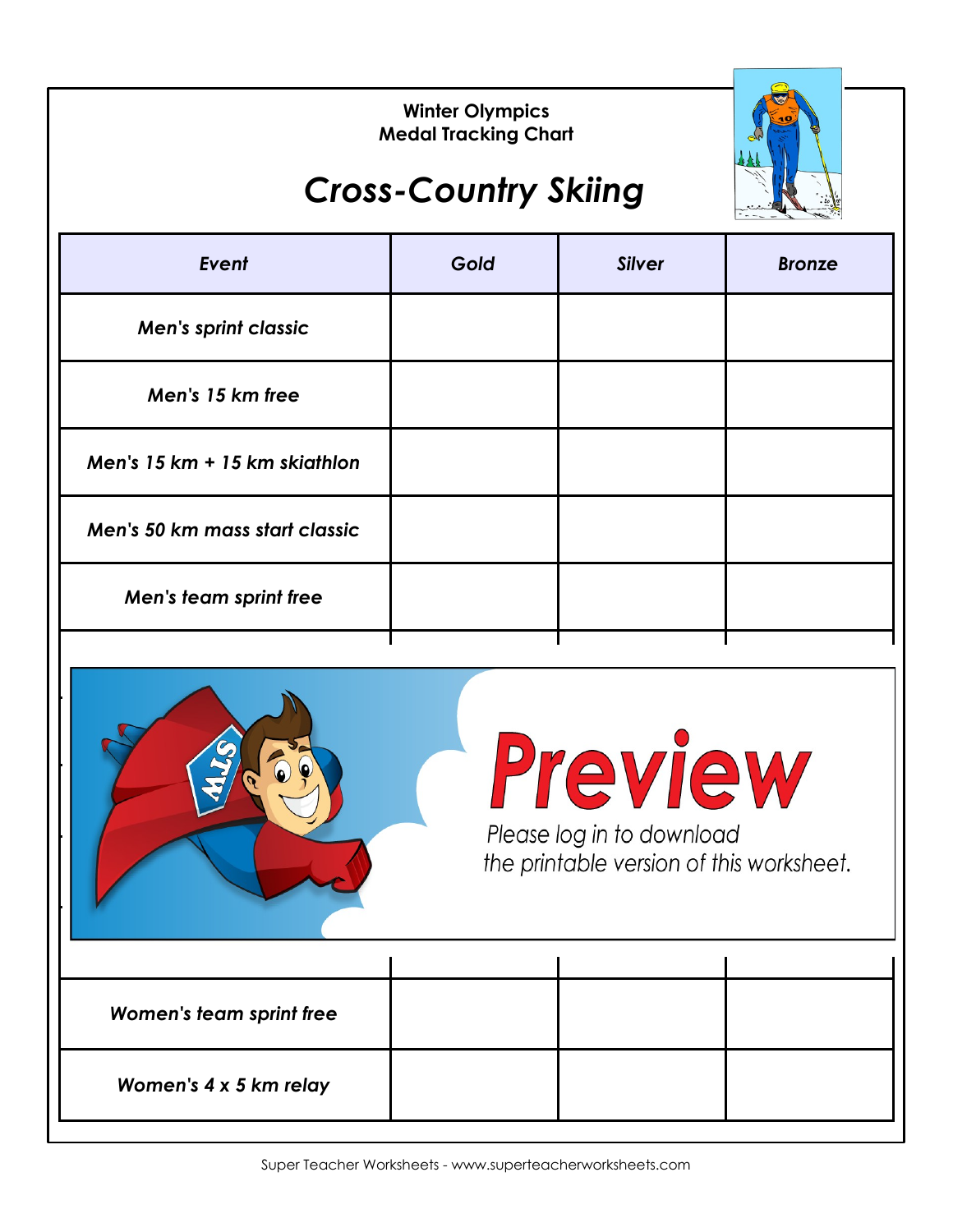|                     | <b>Winter Olympics</b><br><b>Medal Tracking Chart</b>                            |               |               |  |
|---------------------|----------------------------------------------------------------------------------|---------------|---------------|--|
|                     | <b>Ice Hockey</b>                                                                |               |               |  |
| Event               | Gold                                                                             | <b>Silver</b> | <b>Bronze</b> |  |
| Men's team          |                                                                                  |               |               |  |
| <b>Women's team</b> |                                                                                  |               |               |  |
|                     | <b>Curling</b>                                                                   |               |               |  |
| Event               | Gold                                                                             | <b>Silver</b> | <b>Bronze</b> |  |
| Men's team          |                                                                                  |               |               |  |
|                     | Preview<br>Please log in to download<br>the printable version of this worksheet. |               |               |  |
| Men's               |                                                                                  |               |               |  |
|                     |                                                                                  |               |               |  |

Super Teacher Worksheets - www.superteacherworksheets.com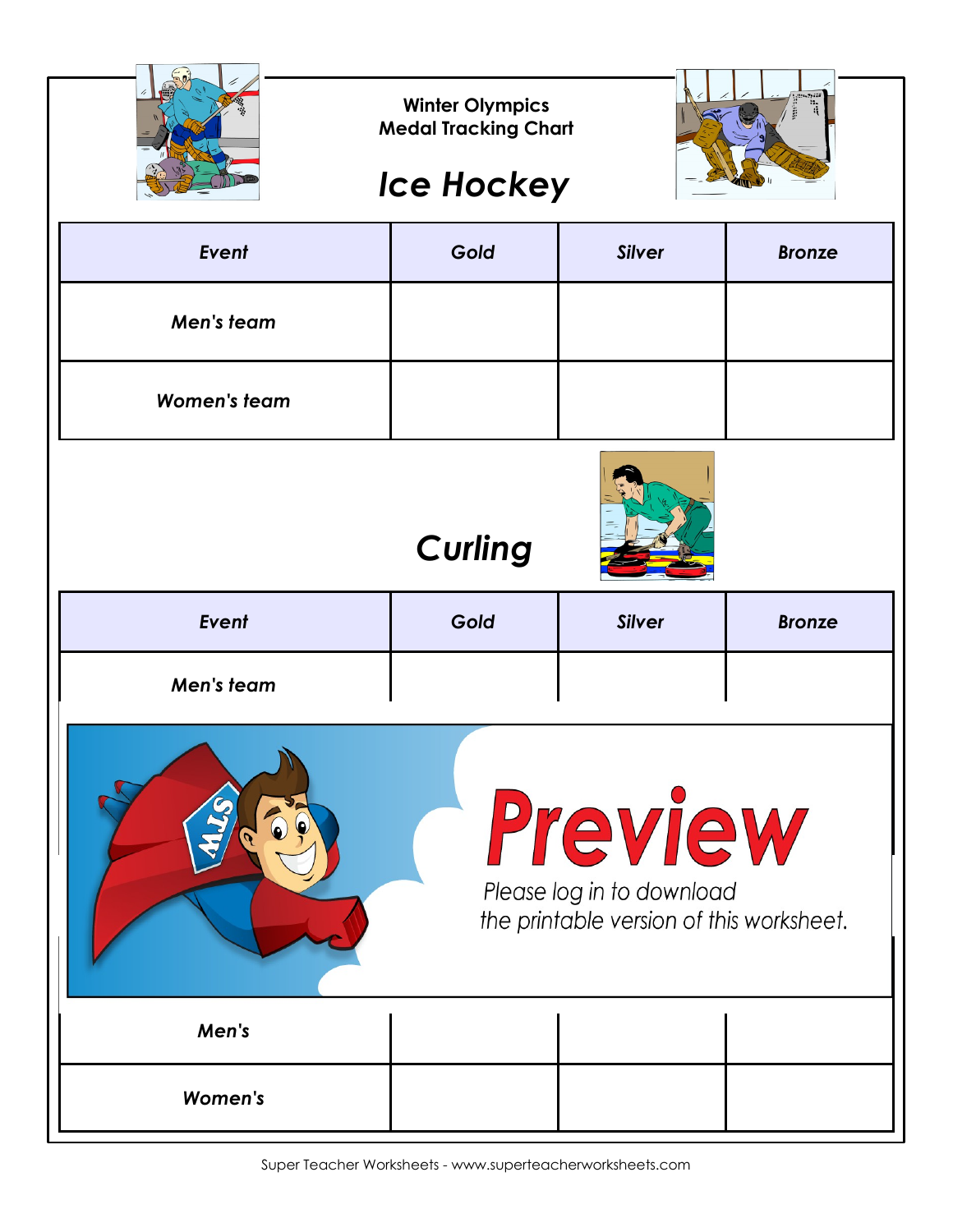

#### *Freestyle Skiing*

| Event              | Gold | <b>Silver</b> | <b>Bronze</b> |
|--------------------|------|---------------|---------------|
| Men's ski moguls   |      |               |               |
| Men's ski aerials  |      |               |               |
| Men's ski cross    |      |               |               |
| Men's ski halfpipe |      |               |               |

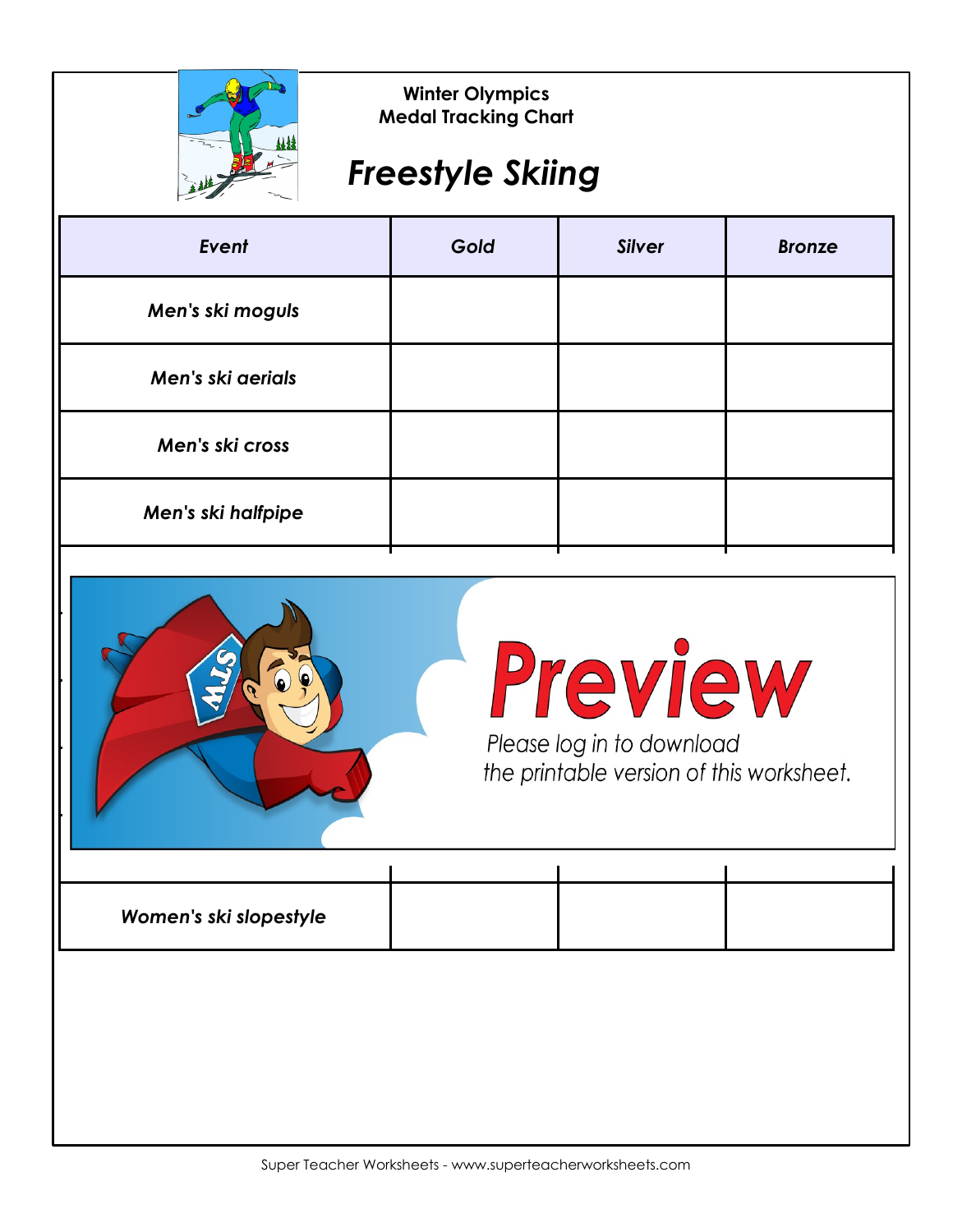|                                                                                  | <b>Winter Olympics</b><br><b>Medal Tracking Chart</b><br>Luge | $\boldsymbol{\eta}$ |               |  |
|----------------------------------------------------------------------------------|---------------------------------------------------------------|---------------------|---------------|--|
| Event                                                                            | Gold                                                          | <b>Silver</b>       | <b>Bronze</b> |  |
| Men's singles                                                                    |                                                               |                     |               |  |
| <b>Women's singles</b>                                                           |                                                               |                     |               |  |
| <b>Doubles</b>                                                                   |                                                               |                     |               |  |
| Preview<br>Please log in to download<br>the printable version of this worksheet. |                                                               |                     |               |  |
| Individual Gundersen NH/10 km                                                    |                                                               |                     |               |  |
| Team Gundersen LH/4 x 5 km                                                       |                                                               |                     |               |  |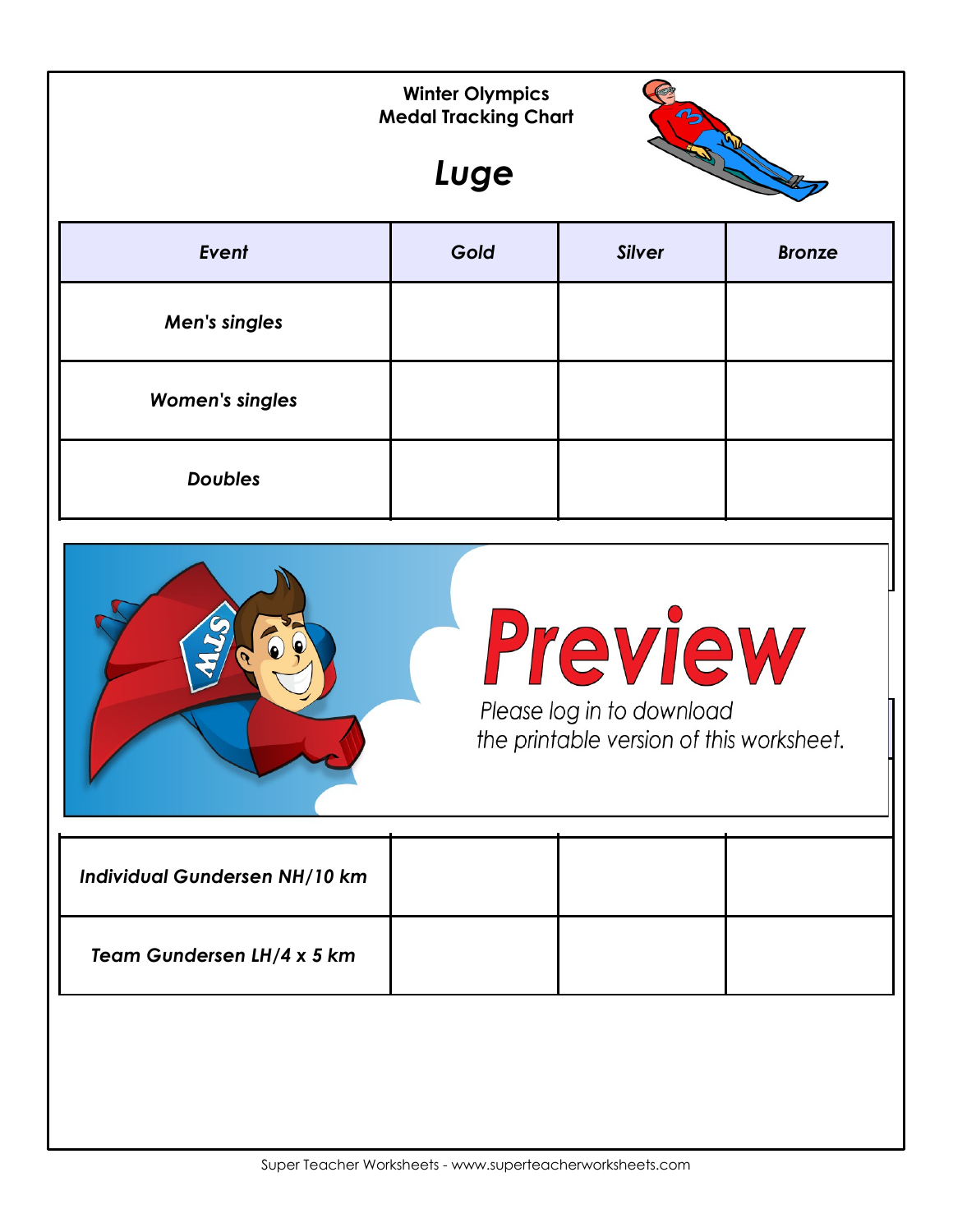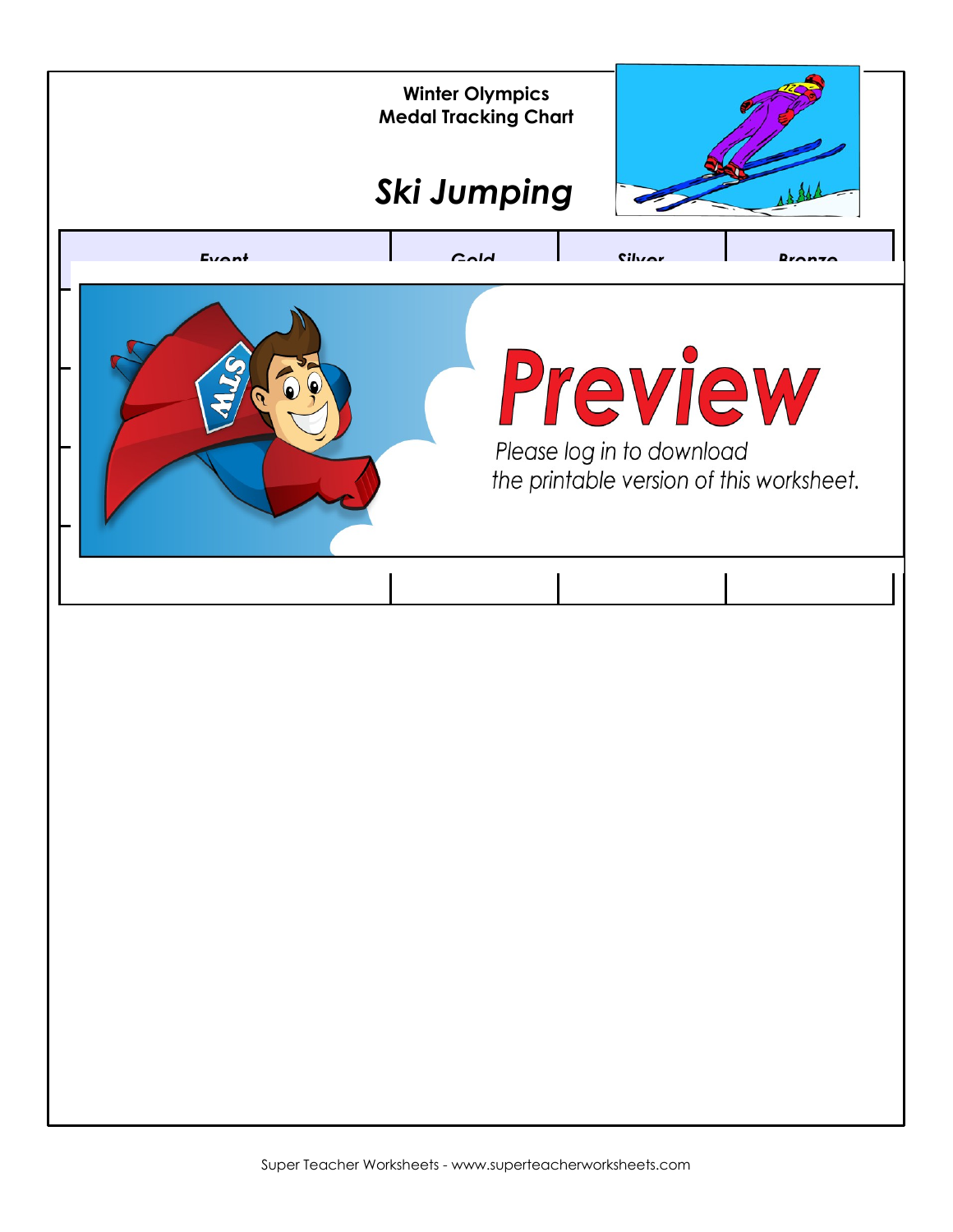

#### *Short Track Speed Skating*

| Event        | Gold | <b>Silver</b> | <b>Bronze</b> |
|--------------|------|---------------|---------------|
| Men's 500 m  |      |               |               |
| Men's 1000 m |      |               |               |



# Preview

| <b>Ladies' 1500 m</b> |  |  |
|-----------------------|--|--|
| Ladies' 3000 m relay  |  |  |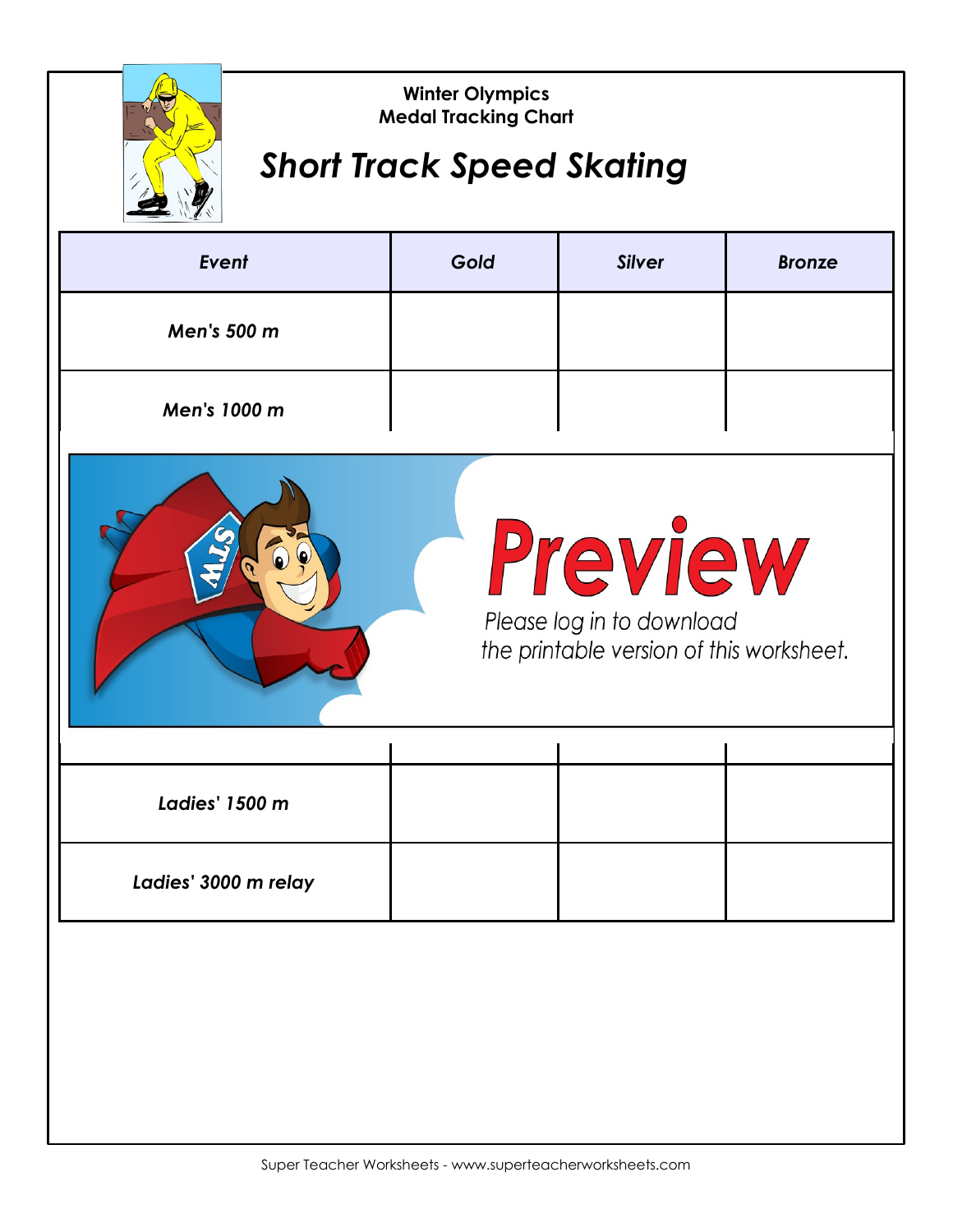| <b>Winter Olympics</b><br><b>Medal Tracking Chart</b><br>Snowboarding            |      |               |               |  |  |  |
|----------------------------------------------------------------------------------|------|---------------|---------------|--|--|--|
| Event                                                                            | Gold | <b>Silver</b> | <b>Bronze</b> |  |  |  |
| <b>Men's Halfpipe</b>                                                            |      |               |               |  |  |  |
| Preview<br>Please log in to download<br>the printable version of this worksheet. |      |               |               |  |  |  |
| Ladies' parallel giant slalom                                                    |      |               |               |  |  |  |
| <b>Ladies' snowboard cross</b>                                                   |      |               |               |  |  |  |
| Ladies' slopestyle                                                               |      |               |               |  |  |  |
| Ladies' big air                                                                  |      |               |               |  |  |  |